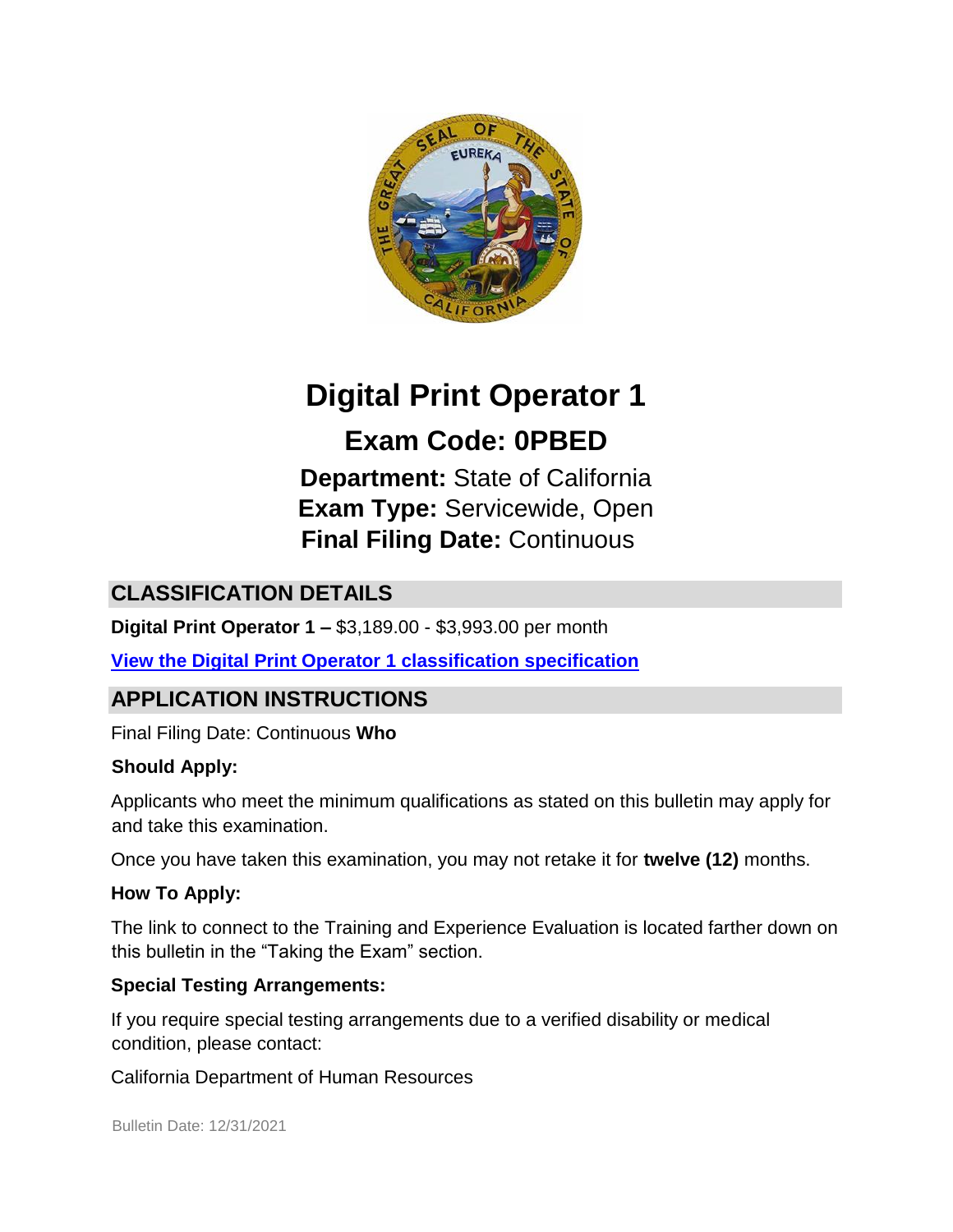CalCareer Service Center 1810 16th Street Sacramento, CA 95814

Phone: (866) 844-8671 Email: CalCareer@CalHR.CA.GOV

California Relay Service: 7-1-1 (TTY and voice)

TTY is a Telecommunications Device for the Deaf, and is reachable only from phones equipped with a TTY Device

# **MINIMUM QUALIFICATIONS**

All applicants must meet the education and/or experience requirements as stated on this exam bulletin to be accepted into the examination. Part-time or full-time jobs, regardless of whether paid or volunteer positions, and inside or outside California state service will count toward experience.

#### **Digital Print Operator 1**

#### **Either I**

In the California state service, one year of experience equivalent to an Office Assistant (General) or Bookbinder I.

#### **Or II**

Two years of experience performing general clerical duties that include operation of general office equipment including but not limited to photocopiers, laser printers, and word processing equipment.

# **POSITION DESCRIPTION**

#### **Digital Print Operator 1**

This is the entry and first journey level in the series. Under general supervision, incumbents perform a variety of complex tasks associated with completing high-speed duplication and/or digital printing work. This work includes entering commands into the equipment being operated, performing the less complex digital manipulations needed to prepare the printing job, and performing the finishing tasks associated with the assigned printing jobs.

# **EXAMINATION SCOPE**

This examination consists of the following components:

**Training and Experience Evaluation –** Weighted 100% of the final score.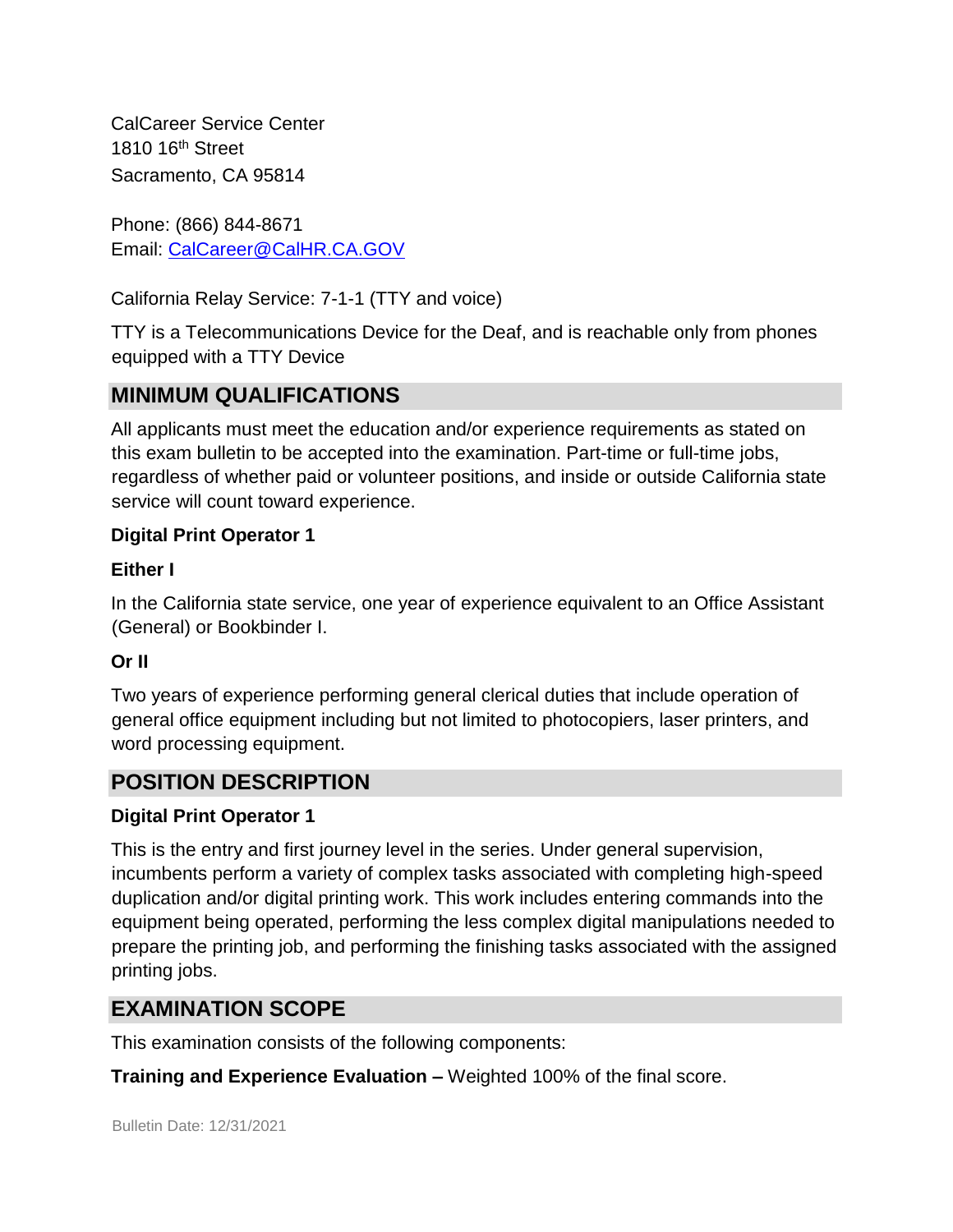The examination will consist solely of a **Training and Experience Evaluation.** To obtain a position on the eligible list, a minimum score of 70% must be received. Applicants will receive their score upon completion of the Training and Experience Evaluation process.

In addition to evaluating applicants' relative knowledge, skills, and ability, as demonstrated by quality and breadth of education and/or experience, emphasis in each exam component will be measuring competitively, relative job demands, each applicant's:

#### **Knowledge of:**

- 1. Principles and procedures used to operate high-speed or digital print equipment
- 2. Papers and tools used in high-speed print duplication
- 3. Record-keeping practices, supply inventory, and requisition processes
- 4. Basic electronics and computer commands used to operate digital print equipment
- 5. Safety requirements applied in the operation of large equipment
- 6. Industrial workplace safety practices

#### **Ability to:**

- 1. Operate digital print equipment
- 2. Perform minor repairs
- 3. Prepare job for shipment
- 4. Follow oral and written instructions used to complete printing jobs
- 5. Organize, prioritize, schedule, and structure multiple work tasks in order to optimize efficient use of print capabilities
- 6. Identify minor problems with print jobs or equipment and make corrections
- 7. Take measurements using fractions and apply basic mathematical functions (addition, subtraction, multiplication, and division)
- 8. Set up and operate various types of finishing equipment including hydraulic drills, cutters, heavy-duty stitchers, and comb binding machines
- 9. Interact effectively and courteously with all levels of personnel, customers, vendors, and other parties
- 10.Move and/or lift up to 50 pounds
- 11.Stand for long periods of time

# **ELIGIBLE LIST INFORMATION**

A servicewide, open eligible list for the **Digital Print Operator 1** classification will be established for the State of California (all State of California departments, statewide).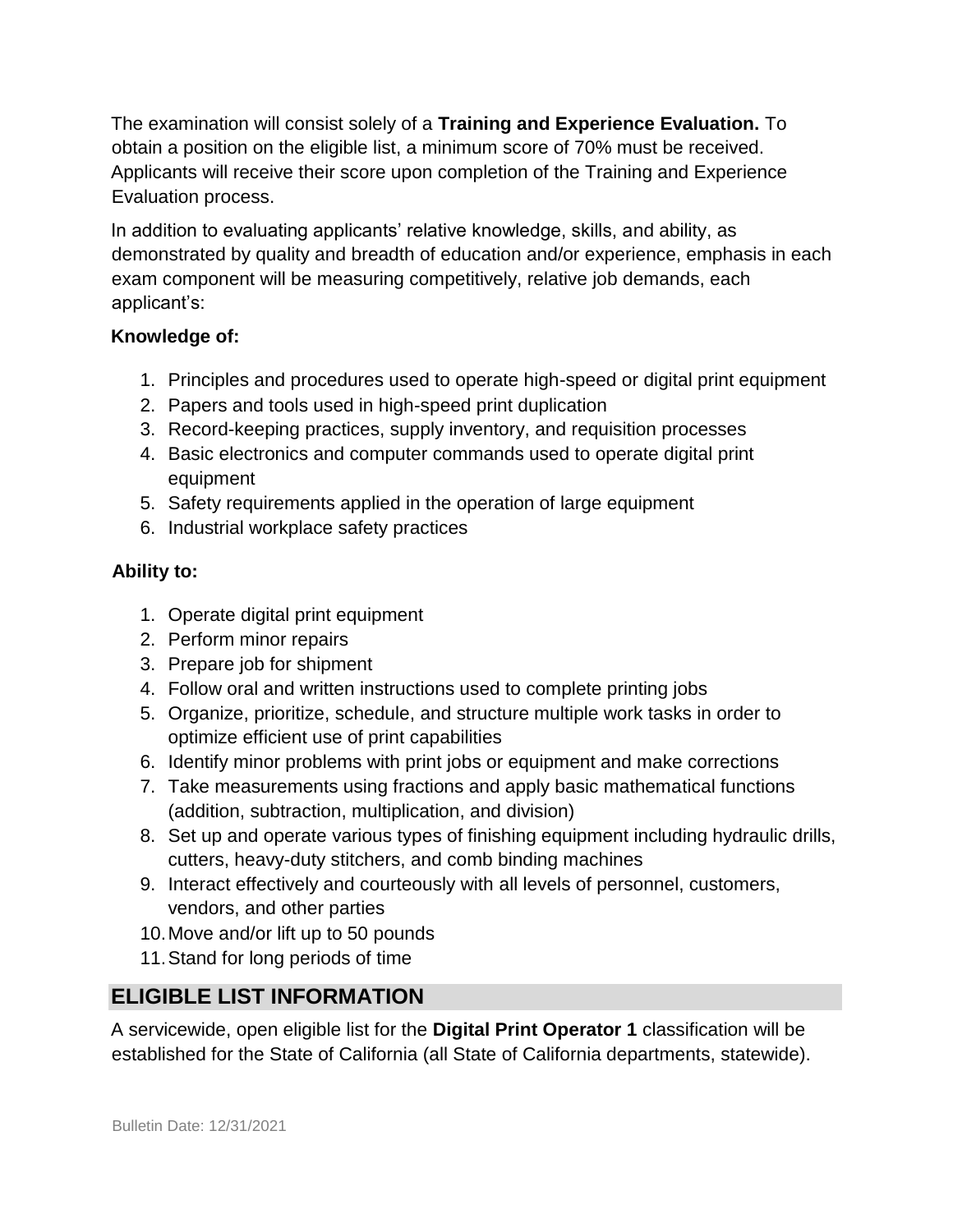The names of successful competitors will be merged onto the eligible list in order of final score regardless of exam date. Eligibility expires **twelve (12) months** after it is established. Applicants must then retake the examination to reestablish eligibility. Veterans' Preference will be granted for this examination. In accordance with Government Codes 18973.1 and 18973.5, whenever any veteran, or widow or widower of a veteran achieves a passing score on an open examination, he or she shall be ranked in the top rank of the resulting eligible list.

Veterans status is verified by the California Department of Human Resources (CalHR). Information on this program and [the Veterans' Preference Application](https://www.jobs.ca.gov/CalHRPublic/Landing/Jobs/VeteransInformation.aspx) [\(](https://www.jobs.ca.gov/CalHRPublic/Landing/Jobs/VeteransInformation.aspx)Std. form 1093) is available online**.** Additional information on veteran benefits is available at the Department of Veterans Affairs.

#### **EXAMINATION INFORMATION**

**[Preview of the](https://jobs.ca.gov/jobsgen/0PBEDa.pdf) [Digital Print Operator 1](https://jobs.ca.gov/jobsgen/0PBEDa.pdf) [Training and Experience Evaluation](https://jobs.ca.gov/jobsgen/0PBEDa.pdf)**

### **PREPARING FOR THE EXAMINATION**

Here is a list of suggested resources to have available prior to taking the exam.

**Employment History:** Employment dates, job titles, organization names and addresses, names of supervisors or persons who can verify your job responsibilities, and phone numbers of persons listed above.

**Education:** School names and addresses, degrees earned, dates attended, courses taken (verifiable on a transcript), persons or office who can verify education, and phone numbers of persons or offices listed above.

**Training:** Class titles, certifications received, names of persons who can verify your training, and phone numbers of persons listed above.

# **TAKING THE EXAMINATION**

**[Take the](https://www.jobs.ca.gov/CalHRPublic/Login.aspx?ExamId=0PBED) [Digital Print Operator 1 examination](https://www.jobs.ca.gov/CalHRPublic/Login.aspx?ExamId=0PBED)**

# **TESTING DEPARTMENTS**

State of California (all State of California departments)

# **CONTACT INFORMATION**

California Department of Human Resources CalCareer Service Center 1810 16<sup>th</sup> Street Sacramento, CA 95814 Phone: (866) 844-8671 Email: CalCareer@CalHR.CA.GOV

Bulletin Date: 12/31/2021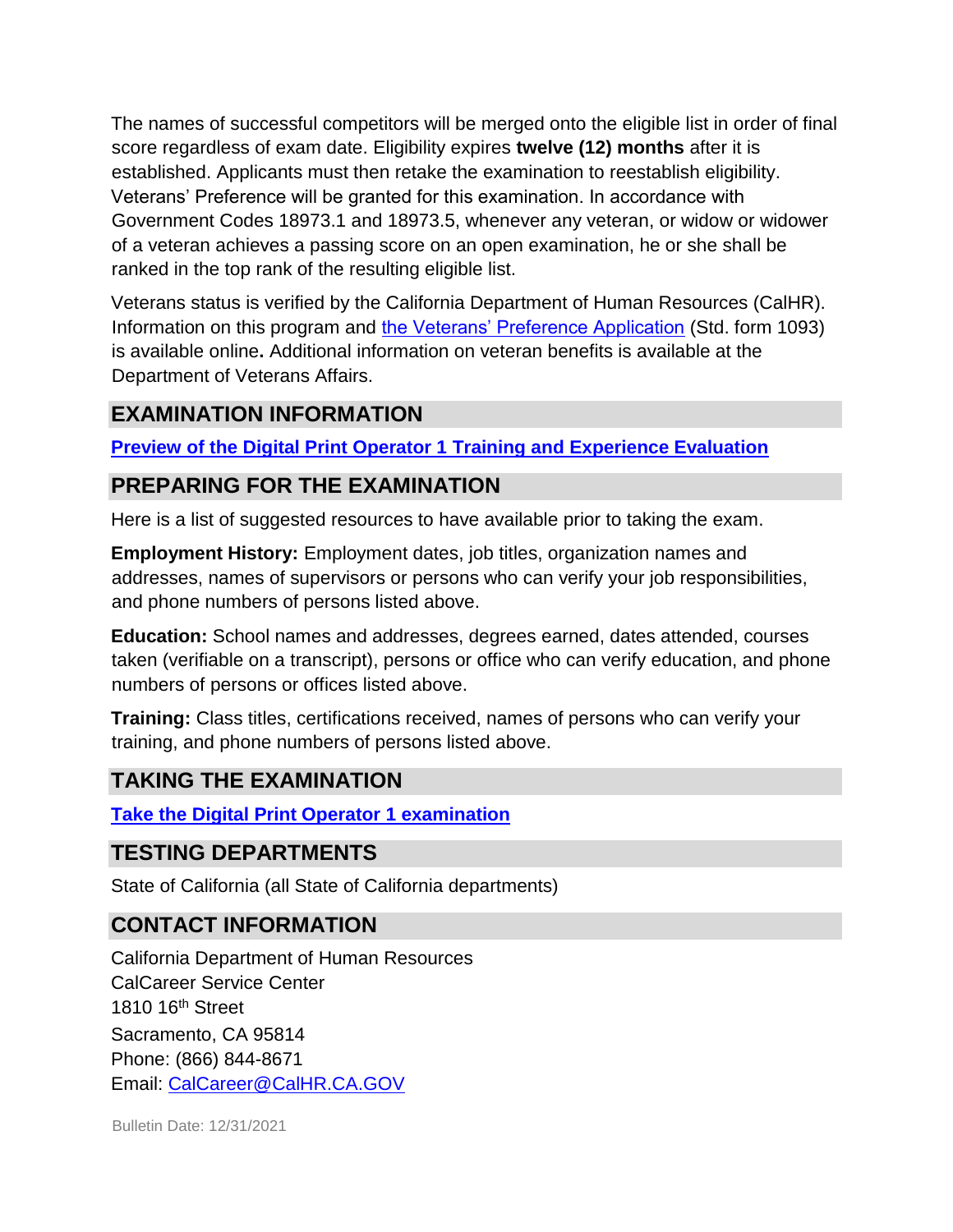California Relay Service: 7-1-1 (TTY and voice)

TTY is a Telecommunications Device for the Deaf, and is reachable only from phones equipped with a TTY Device.

# **EQUAL OPPORTUNITY EMPLOYER**

The State of California is an equal opportunity employer to all, regardless of age, ancestry, color, disability (mental and physical), exercising the right of family care and medical leave, gender, gender expression, gender identity, genetic information, marital status, medical condition, military or veteran status, national origin, political affiliation, race, religious creed, sex (includes pregnancy, childbirth, breastfeeding, and related medical conditions), and sexual orientation.

# **DRUG-FREE STATEMENT**

It is an objective of the State of California to achieve a drug-free State work place. Any applicant for State employment will be expected to behave in accordance with this objective, because the use of illegal drugs is inconsistent with the law of the State, the rules governing civil service, and the special trust placed in public servants.

### **GENERAL INFORMATION**

Examination and/or Employment Application (STD 678) forms are available at the California Department of Human Resources, local offices of the Employment Development Department, and through your **[CalCareer Account.](http://www.jobs.ca.gov/)**

If you meet the requirements stated on this examination bulletin, you may take this examination, which is competitive. Possession of the entrance requirements does not assure a place on the eligible list. Your performance in the examination described in this bulletin will be rated against a predetermined job-related rating, and all applicants who pass will be ranked according to their score.

The California Department of Human Resources (CalHR) reserves the right to revise the examination plan to better meet the needs of the service, if the circumstances under which this examination was planned change. Such revision will be in accordance with civil service laws and rules and all applicants will be notified.

General Qualifications: Applicants must possess essential personal qualifications including integrity, initiative, dependability, good judgement, the ability to work cooperatively with others, and a state of health consistent with the ability to perform the assigned duties of the class. A medical examination may be required. In open examinations, investigation may be made of employment records and personal history and fingerprinting may be required.